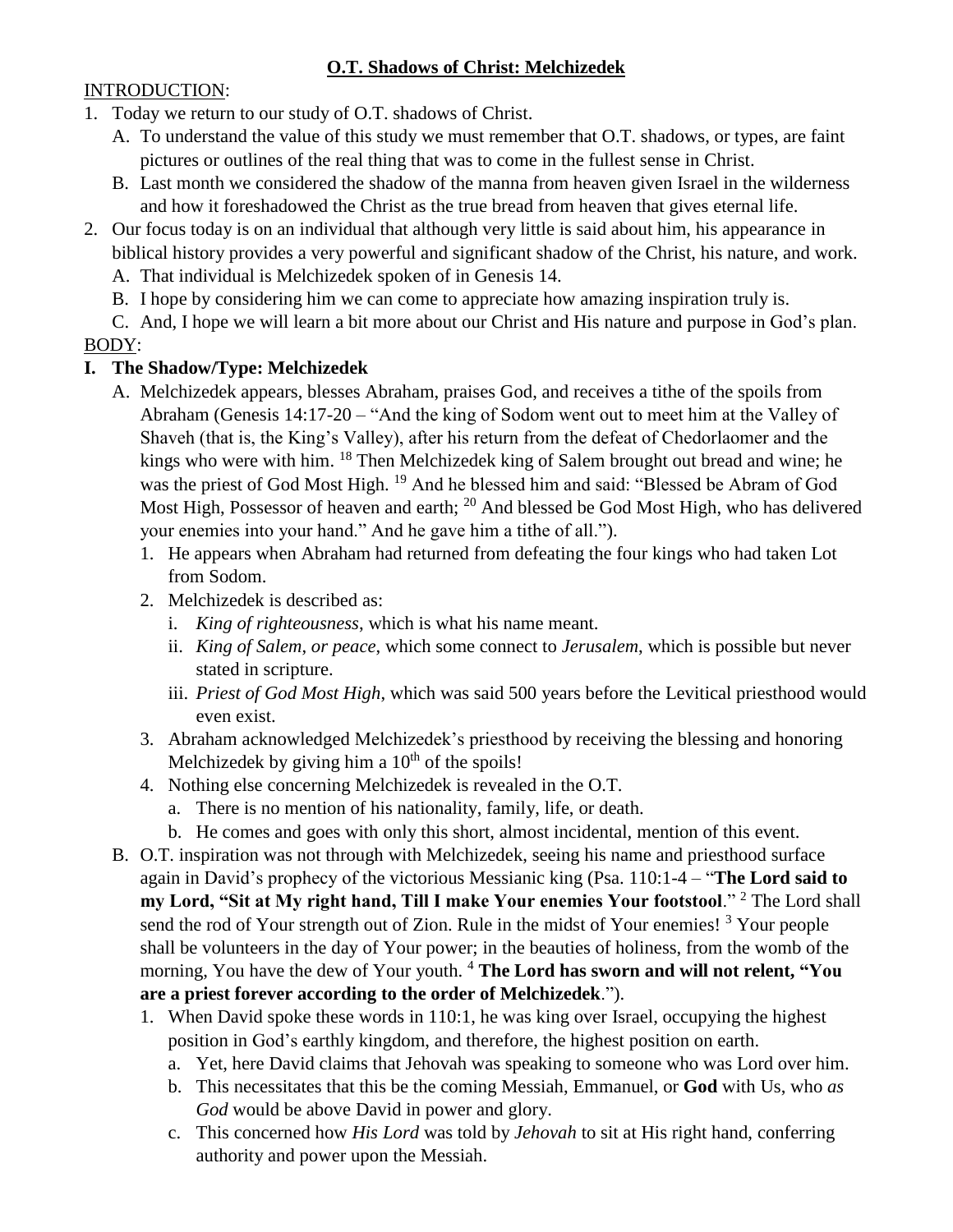- 2. In 110:4 comes this most unusual, *but divinely inspired*, statement concerning how Jehovah had *sworn* to make the Messiah king "a priest forever according to the order of Melchizedek."
	- a. Why would David, *if not by revelation*, suddenly present such a strong affirmation of the Messiah being a priest after the *order of Melchizedek?*
		- i. Melchizedek hasn't been mentioned since Genesis 14—nothing!
		- ii. Even in Genesis 14 there is no statement or explanation of the *order* of Melchizedek's priesthood. Nothing biblical was known of it except that he *was* a priest of God!
	- b. Yet, this Messianic prophecy about *kingship* and *power* comes an *oath* of God that *will not be changed* concerning the Christ being **a Melchizedek priest forever**!
		- i. This statement is given without justification or explanation, which is what gives it such great power in the Holy Spirit's usage of it later in the N.T.
		- ii. For, the Spirit's *silence* concerning the details of Melchizedek and His priesthood are the means of the Spirit's wide-ranging applications to the Messiah and his work as *king and high priest* of God in the scheme of redemption!

## **II. The Substance/Antitype: Jesus the Christ**

- A. The N.T. confirms Melchizedek as a shadow, or type, of Christ and the strong connection between them (Heb. 6:19–7:3 – "This hope we have as an anchor of the soul, both sure and steadfast, and which enters the Presence behind the veil,  $^{20}$  where the forerunner has entered for us, even Jesus, **having become High Priest forever according to the order of Melchizedek**. 1 For this Melchizedek, king of Salem, priest of the Most High God, who met Abraham returning from the slaughter of the kings and blessed him,  $2$  to whom also Abraham gave a tenth part of all, first being translated **"king of righteousness,"** and then also **king of Salem, meaning "king of peace," <sup>3</sup> without father, without mother, without genealogy, having neither beginning of days nor end of life, but made like the Son of God, remains a priest continually**.").
	- 1. First, Jesus is said to now reside "behind the veil" in the presence of Jehovah, *having become High Priest forever according to the order of Melchizedek*.
	- 2. Second, in the many ways listed in which they are connected, Melchizedek is said to be "made like the Son of God," not vice-versa. *Jesus preceded Melchizedek, being eternal*.
- B. Melchizedek meant "king of righteousness: Jesus rules as king in righteousness.
	- 1. Acts 2 shows Jesus' resurrection and ascension to the Father's throne to be the fulfillment of David words in Psa. 110:1 (Acts 2:32-36 – "This Jesus God has raised up, of which we are all witnesses. **<sup>33</sup>**"Therefore being **exalted to the right hand of God**, and having received from the Father the promise of the Holy Spirit, He poured out this which you now see and hear. **<sup>34</sup>**"For David did not ascend into the heavens, but he says himself: **'The LORD said to my Lord, "Sit at My right hand, 35 Till I make Your enemies Your footstool."**' **36**  "Therefore let all the house of Israel know assuredly that God has made this Jesus, whom you crucified, both **Lord and Christ**.").
		- a. The One the world rejected and crucified now sits and rules on God's throne!
		- b. And, as king he is also the Christ, the Savior of all who will believe.
	- 2. In speaking of Jesus' superiority to the angels, His righteous rule is confirmed (Heb. 1:8 "But to the Son He says: "Your throne, O God, is forever and ever; a scepter of righteousness is the scepter of Your kingdom.").
- C. Melchizedek was *king of Salem/peace*: Jesus rules as the "Prince of Peace" (Isa. 9:6-7 "For unto us a Child is born, unto us a Son is given; and the government will be upon His shoulder. And His name will be called Wonderful, Counselor, **Mighty God**, **Everlasting Father**, **Prince of Peace**. <sup>7</sup> Of the increase of His government and peace there will be no end, **upon the throne**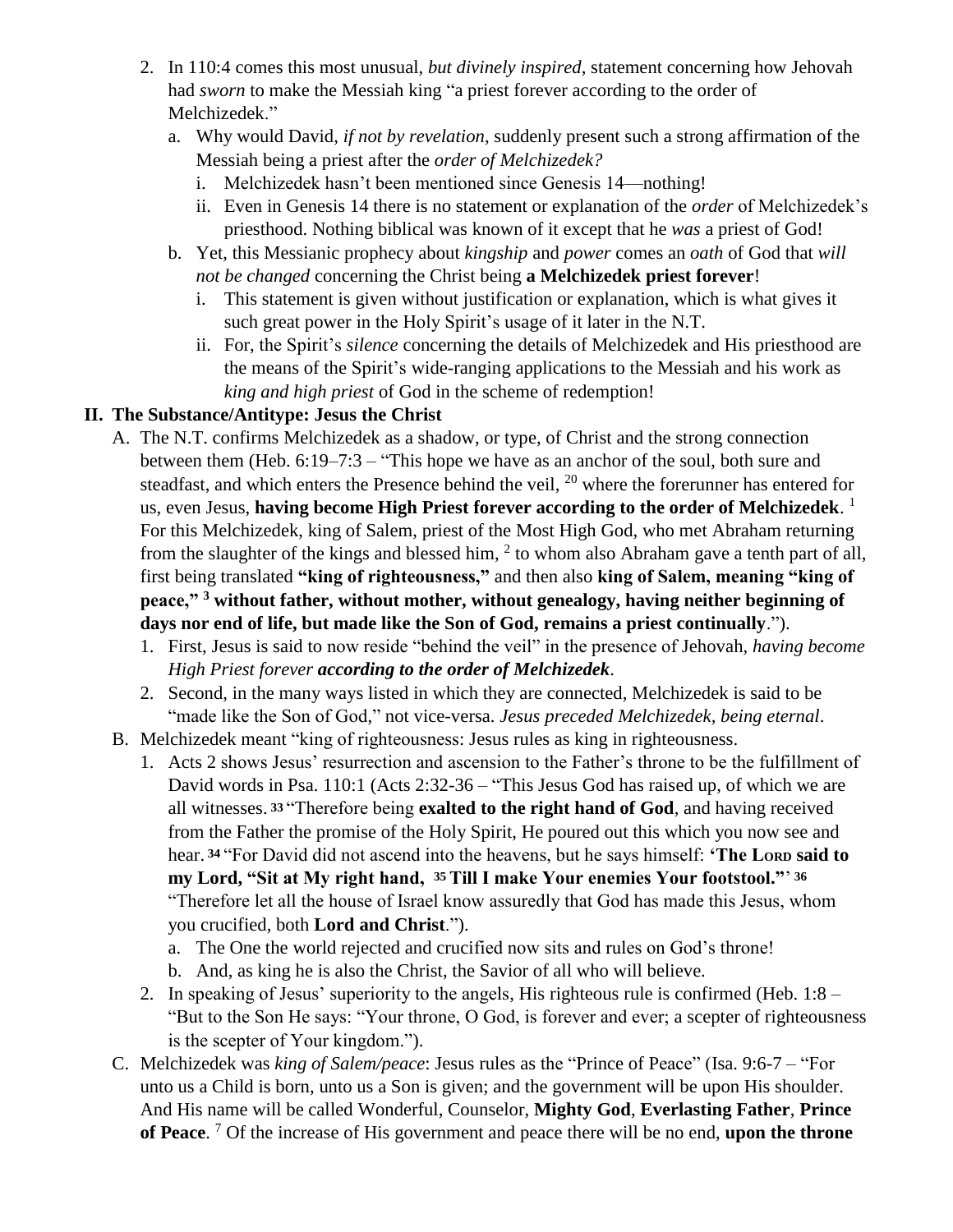**of David and over His kingdom**, to order it and establish it with judgment and justice from that time forward, **even forever**. The zeal of the Lord of hosts will perform this.").

- 1. The birth of Christ saw the coming of the Messianic king, the *Prince of Peace*.
- 2. Note the divinely eternal nature of the Messiah presented in His names, *Mighty God* and *Everlasting Father*, and how He would establish justice *even forever*.
- D. Melchizedek was king and priest: Jesus serves as both King and Priest today (Zech. 6:12-13 "Then speak to him, saying, 'Thus says the Lord of hosts, saying: "Behold, the Man whose name is the BRANCH! From His place He shall branch out, and He shall build the temple of the Lord; <sup>13</sup> Yes, He shall build the temple of the Lord. He shall bear the glory, and **shall sit and rule on His throne**; so **He shall be a priest on His throne**, and the **counsel of peace** shall be between them both."').
	- 1. The one called "BRANCH" is the Messiah (Isa. 11:1-2ff. "There shall come forth a Rod from the stem of Jesse, and a **Branch** shall grow out of his roots. <sup>2</sup> The Spirit of the Lord shall rest upon Him, the Spirit of wisdom and understanding, the Spirit of counsel and might, the Spirit of knowledge and of the fear of the Lord…").
	- 2. Thus, His kingship would also involve being a priest and bringing peace on the earth!
- E. Just as Melchizedek had no mention of father, mother, or genealogy by which he could claim the right to his priesthood, Jesus genealogy was not significant to His priesthood (Heb. 7:11-14 – "Therefore, if perfection were through the Levitical priesthood (for under it the people received the law), **what further need was there that another priest should rise according to the order of Melchizedek**, and not be called according to the order of Aaron?<sup>12</sup> For the priesthood being changed, of necessity there is also a change of the law. <sup>13</sup> **For He of whom these things are spoken belongs to another tribe, from which no man has officiated at the altar**. <sup>14</sup> For it is evident that our **Lord arose from Judah**, of which tribe Moses spoke nothing concerning priesthood.").
	- 1. Here is where the divine *silence* of the Spirit's inspiration concerning Melchizedek shines.
	- 2. The fact that *nothing* was said of his father, mother, or genealogy was intended to show that a great High Priest, to whom even Abraham paid tithes, could exist that wasn't from the lineage of Levi!
	- 3. This is significant because for Jesus to fulfill inspired prophecy He had to be of the lineage of David and the tribe of Judah. But, to be priest there had to be precedence for a priest from some other line than that of Levi. Being of the order of Melchizedek allowed this to be.
- F. As the Spirit was also *silent* concerning Melchizedek's birth and death, *symbolizing* a timeless priesthood, Jesus is our *divinely eternal priest*, having no beginning nor end.
	- 1. Jesus affirmed His eternal nature in John 8:58 where it is stated, "…Most assuredly, I say to you, before Abraham was, I AM."
		- a. On the surface this appears to be a statement of Christ's existence before Abraham.
		- b. Yet, Jesus here claims to be the "I AM," to be *Jehovah*, the eternal God, the "I AM that I AM" that sent Moses from the burning bush to Egypt to free Israel!
		- c. It was this claim to eternal godhood that the next verse says caused the people to take up stones to kill Jesus (Jn. 8:59).
	- 2. The Hebrew writer affirms Christ's eternal nature as assurance of God fulfilling His oath spoken by David in Psa. 110:4 (Heb. 7:15-17 – "And it is yet far more evident if, in the likeness of Melchizedek, there arises another priest  $16$  who has come, not according to the law of a fleshly commandment, but according to the **power of an endless life**. <sup>17</sup> For He testifies: "You are a priest **forever** according to the order of Melchizedek.").
	- 3. Since Jesus' High Priesthood is according to the *order of Melchizedek*, He can *forever* serve before the very presence of God on our behalf (Heb. 7:24-25 – "But He, because He